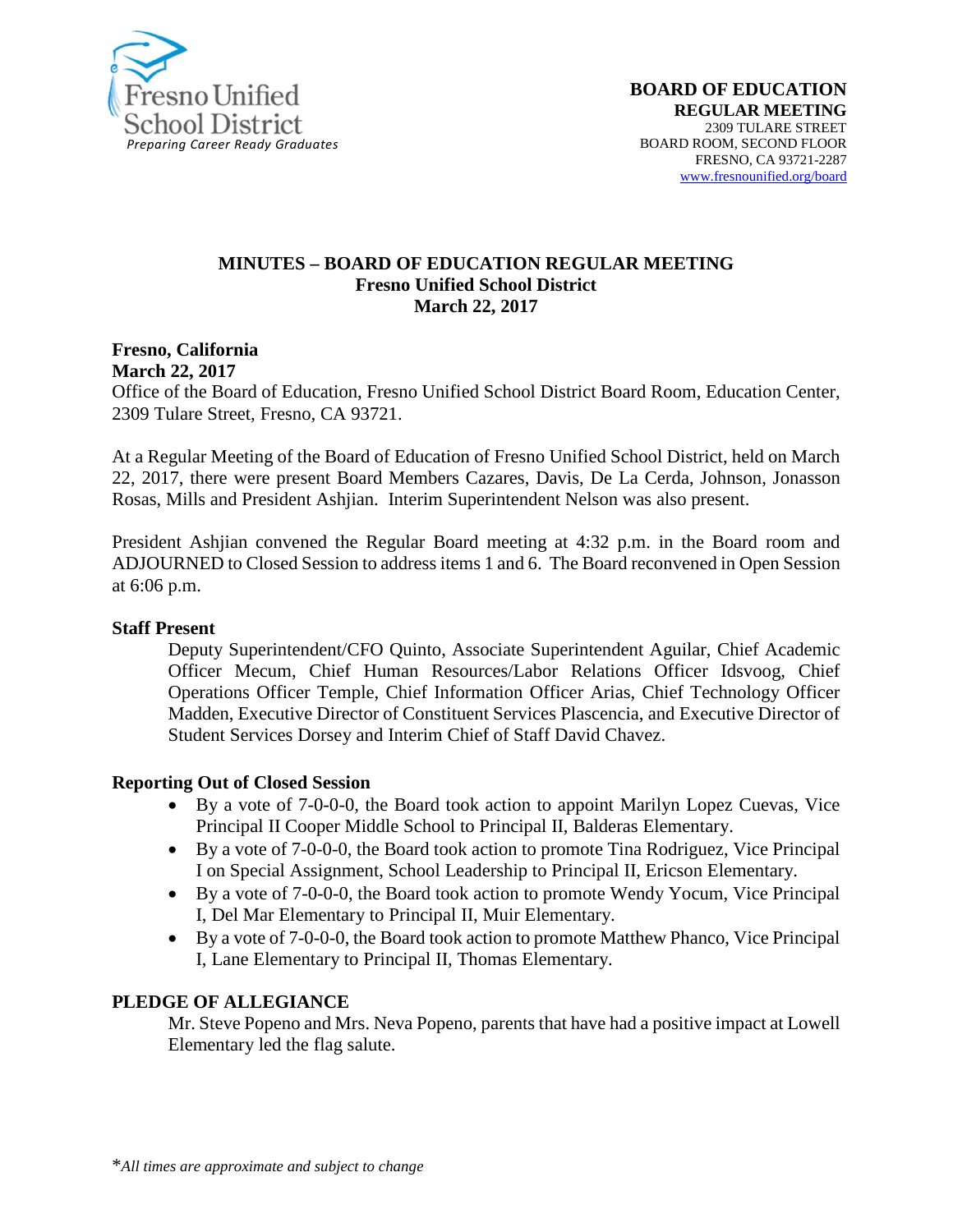### **APPROVE Minutes**

Approved as recommended with correction to a minor typographical error, the draft minutes for the February 8, 2017 Regular Meeting. Member Mills moved for approval, seconded by Member Jonasson Rosas, which carried a vote of 7-0-0-0, as follows: AYES: Board Members: Cazares, Davis, De La Cerda, Johnson, Jonasson Rosas, Mills and President Ashjian.

### **The Board of Education recognized the Fresno Unified School District Athletics Winter Sports Section Champions for the 2016/17 School Year**

• **Bullard Girls Soccer Team** - CIF Central Section Division I Valley Champions Head Coach, Onesta Francis.

#### **ADOPT Resolution Proclaiming April 2017 School Library Month**

**ADOPTED** as recommended, a resolution proclaiming April 2017 as School Library Month, a celebration by the American Association of School Librarians (AASL). During the month of April, school librarians are encouraged to create activities to support their school and local community in celebrating the essential role of strong school library programs. Member Davis moved for approval, seconded by Member De La Cerda, which carried a vote of 9-0-0-0, as follows: AYES: Student Board Member McCoy and Riar. Board Members: Cazares, Davis, De La Cerda, Johnson, Jonasson Rosas, Mills and President Ashjian.

### **ADOPT Resolution Proclaiming April 2017 as "Remembrance of the Existence of the Armenian Genocide"**

**ADOPTED** as recommended, a resolution proclaiming the month of April 2017 as Remembrance of the Existence of the Armenian Genocide – as remembrance of those forever affected by the Armenian Genocide – and urges our schools and individual citizens to never forget these crimes against humanity. Member Ashjian moved for approval, seconded by Member Davis, which carried a vote of 9-0-0-0, as follows: AYES: Student Board Member McCoy and Riar. Board Members: Cazares, Davis, De La Cerda, Johnson, Jonasson Rosas, Mills and President Ashjian.

#### **ADOPT Resolution in the Matter of Proclaiming March 19-25, 2017 as National Safe Place Week**

**ADOPTED** as recommended, a resolution proclaiming March 19-25, 2017 as National Safe Place Week. This annually recognized week shines a spotlight on Safe Place, an outreach and prevention program for youth in crisis. National Safe Place Week serves to recognize the many valued partners who work together to provide immediate help and safety for all young people. It is a dedicated time to acknowledge licensed Safe Place agencies, Safe Place locations and community partners and volunteers. Member Jonasson Rosas moved for approval, seconded by Member Davis, which carried a vote of 9-0-0-0, as follows: AYES: Student Board Member McCoy and Riar. Board Members: Cazares, Davis, De La Cerda, Johnson, Jonasson Rosas, Mills and President Ashjian.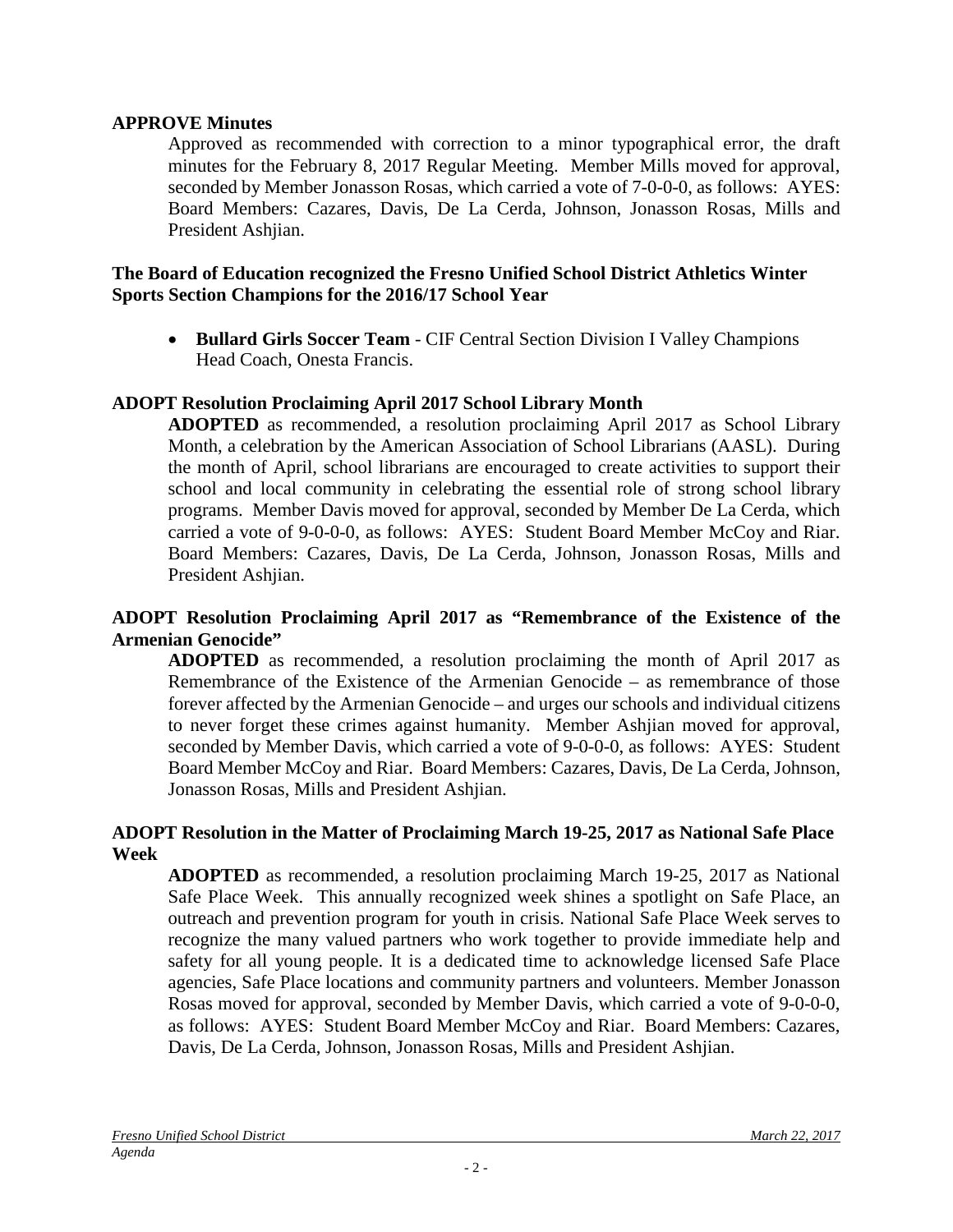## **ADOPT Resolution Proclaiming March 2017 Women's History Month**

**ADOPTED** as recommended, a resolution proclaiming March 2017 as Women's History Month. Women's History Month is a time to recognize, honor and celebrate the achievements of the American Women. Member Mils moved for approval, seconded by Member Davis, which carried a vote of 9-0-0-0, as follows: AYES: Student Board Member McCoy and Riar. Board Members: Cazares, Davis, De La Cerda, Johnson, Jonasson Rosas, Mills and President Ashjian.

## **HEAR Reports from Student Board Representatives**

Students Lillian Simmons and Keerat Riar from Patiño High School provided a report to the Board of Education, sharing details of their SAB meeting and thanked Board Member Mills and Board Member De La Cerda for attending and answering students' questions. The students shared some of the ongoing events happening at Patiño including that a group of students from Patiño's business start-ups have been funded to test their very own MVP ideas. On May 11, Patiño students will pitch their business ideas to investors at Bitwise South Stadium. In addition, students from Hamilton Middle School shared their academic and career goals.

## **HEAR Report from Interim Superintendent**

- Fresno Unified has a finalist for the county's Educator of the Year awards. Moving on to the next step in the county's process is Administrator for Teacher Development Teresa Morales-Young. Winners will be announced at the Educator of the Year Awards in November. Congratulations to Teresa and her entire team for the work they have been doing to support and develop our teachers, including those who are just beginning their journey as part of our many pipeline programs.
- The California Department of Education unveiled its new school accountability data dashboard. The dashboard replaces the Academic Performance Index (API) that based a school's academic success solely on a single state test score. The new dashboard in some ways resembles our own SQII, brings together test scores, graduation rates, suspension data and other significant measures to tell the story of academic success.

On a motion by Member Davis, seconded by Member Johnson, the consent agenda, exclusive of agenda items: A-3, A-4, A-6 and A-16 which were pulled for further discussion, was approved on a roll call vote of 9-0-0-0 as follows: AYES: Student Board Member Riar and McCoy, Board Members: Cazares, Davis, De La Cerda, Johnson, Jonasson Rosas, Mills and President Ashjian.

# **A. CONSENT AGENDA**

## **A-1, APPROVE Personnel List APPROVED as recommended,** the Personnel List, Appendix A, as submitted.

**A-2, ADOPT Findings of Fact and Recommendations of District Administrative Board ADOPTED as recommended,** the Findings of Fact and Recommendations of District Administrative Panels resulting from hearings on expulsion and readmittance cases conducted during the period since the March 8, 2017, Regular Board meeting.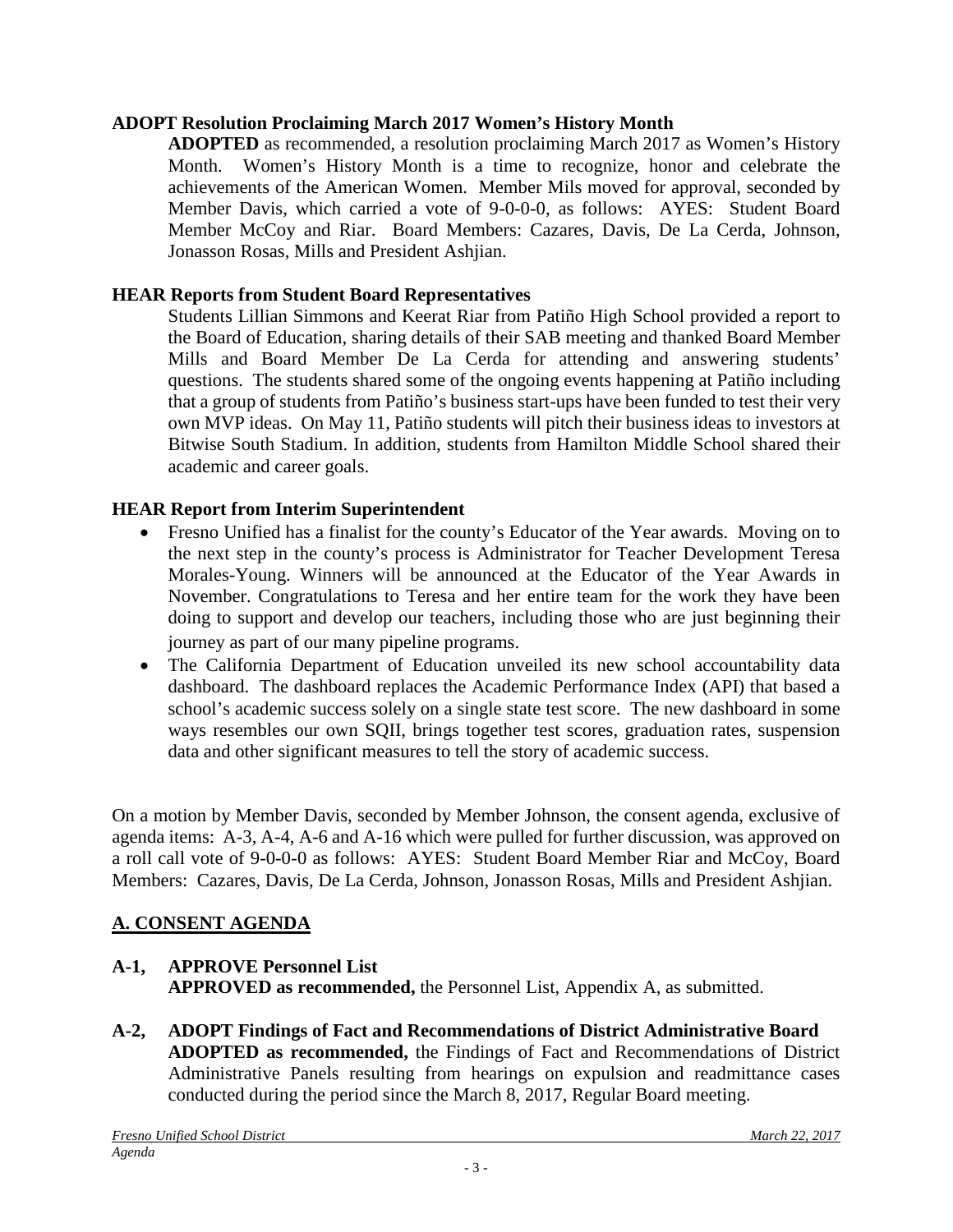# **A-3, APPROVE Property and Liability Insurance for 2017/18**

**APPROVED as recommended,** the districts renewal of coverage for property, general liability, designated lessees and excess liability requirements. The policy period will extend from April 1, 2017 through March 31, 2018. With this renewal, the district will continue to be self-insured for a specified retention level associated with property and liability claims. If a claim should exceed the specified retention level, then the respective primary policies provide for coverage followed by excess layers of coverage.

For the record, comments/questions were made regarding why the district was not going with the lowest bidder, and a suggestion for next year for more comprehensive backup material. Director of Benefits and Risk Management, Andrew De La Torre was able to provide clarification. Member Jonasson Rosas moved for approval, seconded by Member Cazares, which carried a 7-0-0-0 vote. AYES: Board Members: Cazares, Davis, De La Cerda, Johnson, Jonasson Rosas, Mills, and President Ashjian.

# **A-4, APPROVE Agreement with Ciber to Upgrade the Lawson System (Personnel/Payroll)**

**APPROVED as recommended,** a Master Agreement between Fresno Unified School District and Ciber to upgrade the district's Lawson System (Personnel/Payroll) from version 9 to version 10. The contract period is March 23, 2017 through December 31, 2017, in an amount not to exceed \$190,000.

For the record, comments/questions were made regarding a suggestion to include the scope of work to the backup material, a request to include all vendor options in the backup material, contracts need to be consistent throughout. Director of Benefits and Risk Management Andrew De La Torre was able to provide clarification. Member Mills moved for approval with requested correction to page 7 of the contract paragraph b *Excluded Disputes.* Colorado should be California and the waiving of rights to a jury trial should be removed, seconded by Member Cazares, which carried a 7-0-0-0 vote. AYES: Board Members: Cazares, Davis, De La Cerda, Johnson, Jonasson Rosas, Mills, and President Ashjian.

# **A-5, APPROVE Addendum to Independent Contractor Services Agreement with Goodfellow Occupational Therapy**

**APPROVED as recommended,** an addendum to an existing agreement with Goodfellow Occupational Therapy in the amount of \$34,200. This vendor will provide occupational therapy services to students as required by Individualized Education Programs (IEPs). Sufficient funds in the amount of \$34,200 are available in the Special Education budget.

# **A-6, APPROVE Award of Bid 17-14, Fresno High School-Royce Hall Acoustical Improvements and Remodel**

**APPROVED as recommended,** Bid 17-14, for acoustical improvements and remodel of Fresno High School's Royce Hall. The project will address issues related to sound quality, lighting controls, stage sight lines, architectural integrity and accessibility for performers and audience members with disabilities. New carpet and paint are also included. Bids were opened on December 22, 2016.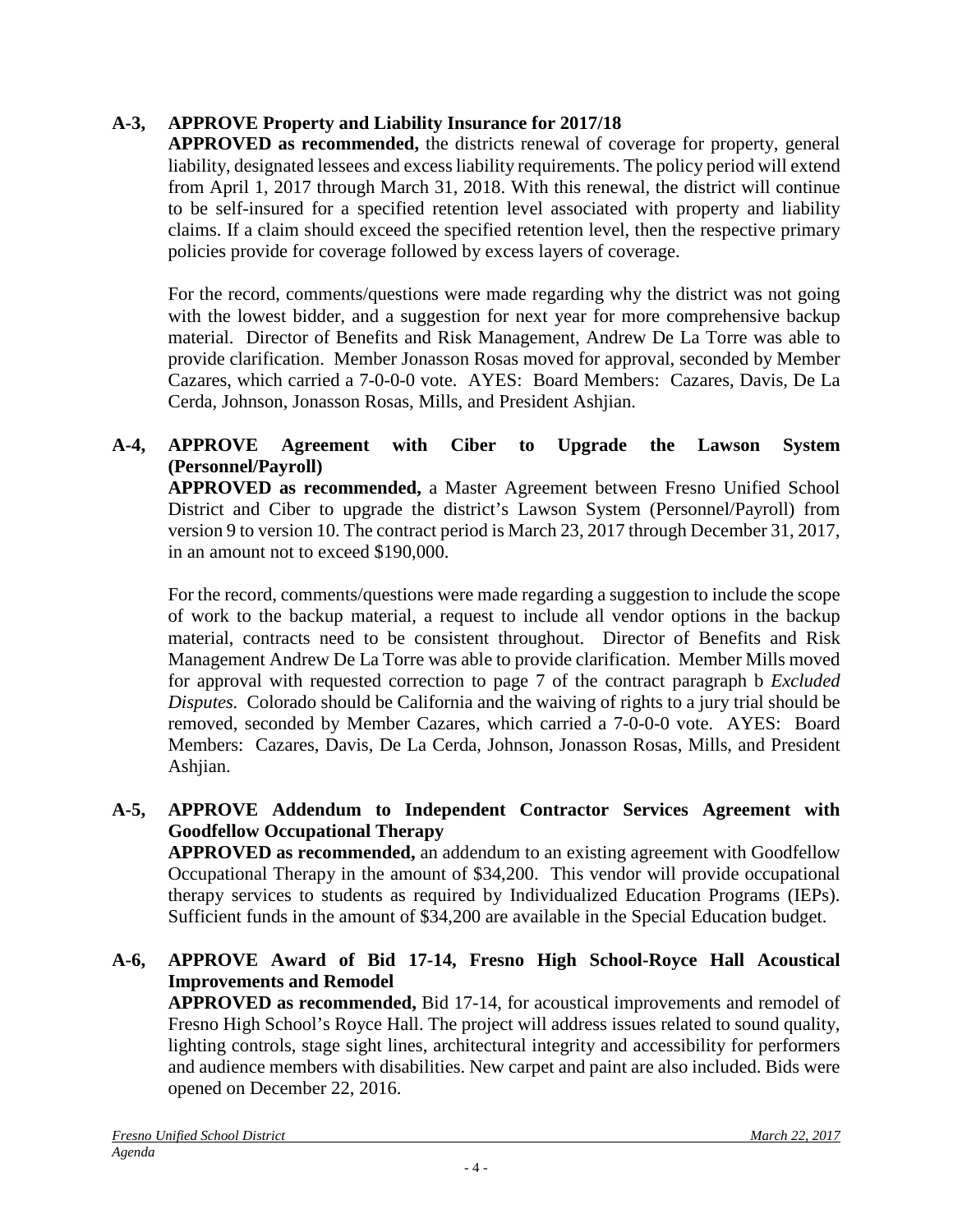Staff' recommends the bid submitted by Lewis C Nelson and Sons, Inc. be rejected as nonresponsive because a "Prohibited Interest" exists as defined in General Conditions Section 00 72 00.16 of the bid and Government Code 1090 et seq.; and award be to the lowest responsive and responsible bidder:

Davis Moreno Construction, Inc. (Fresno, Ca) \$1,800,000

# **Trustee Ashjian pulled the item and made the following statement:**

"Davis Moreno Construction is one of the bidders for Bid Number 17-14 identified in Item A-6. I have been a subcontractor for Davis Moreno on construction projects not involving Fresno Unified. I began providing services to Davis Moreno Construction more than five years prior to my election to this Board. I did not participate in making this contract. Therefore, I have a remote interest in this contract under Government Code section 1091, subsection (b)(8). I am abstaining from this vote pursuant to Board Bylaw 9270."

For the record, comments/questions were made by a member of the public.

**Mr. D. Michael Schoenfeld** – Urged the board to reconsider awarding the bid to Davis Moreno Construction and awarding the bid to Lewis C. Nelson and Sons.

Chief of Operations Karin Temple was able to provide clarification. Member Cazares moved for approval, seconded by Member Mills, which carried a 6-0-1-0 vote. AYES: Board Members: Cazares, Davis, De La Cerda, Johnson, Jonasson Rosas, and Mills. ABSTENTIONS: President Ashjian.

# **A-7, APPROVE Award of Bid 17-20, Copy Paper**

**APPROVED as recommended,** Bid 17-20, to replenish copy paper in warehouse stock to be used district wide. The bid was lawfully advertised on January 26, 2017 and February 2, 2017. The bids were opened on February 9, 2017. Bid specifications were sent to twentytwo (22) vendors, and the district received six (6) responses.

Staff recommends award to the lowest responsive, responsible bidder:

Contract Paper Group (Uniontown, OH) \$557,424 (estimated annual use)

# **A-8, APPROVE Proposed Revisions for Board Bylaws (BB) 9100 and 9122**

**APPROVED as recommended,** revisions to the following Board Bylaw (BB) and Exhibit (E):

- BB 9122 Secretary
- E 9270 Conflict of Interest

The Board was in receipt of the Board Bylaw and Exhibit revisions at the February 22, 2017 Board meeting and staff presented and the Board discussed revisions during the March 8, 2017 Board meeting.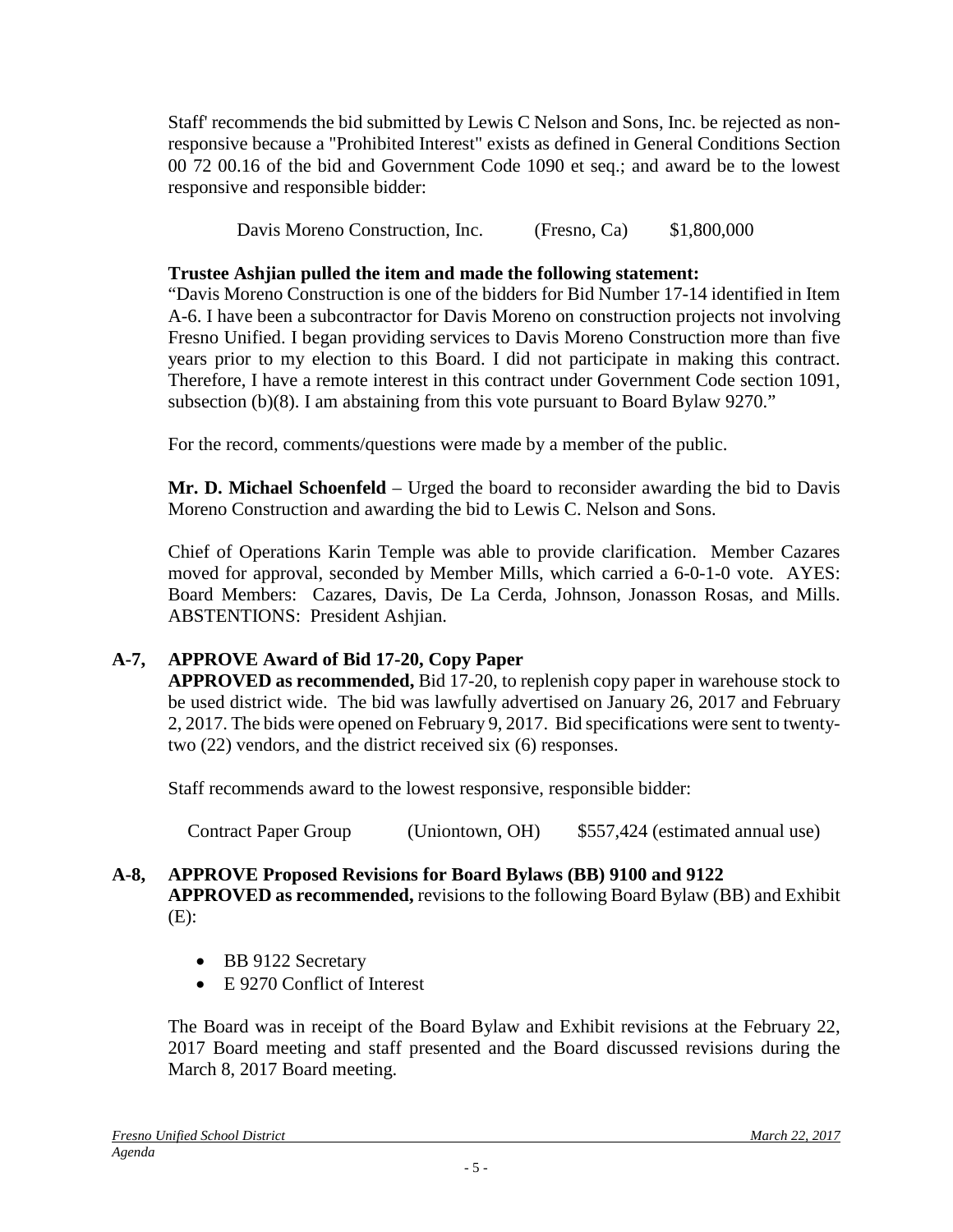- **A-9, DENY Claim #16-0919-0278 DENIED as recommended,** a Claim for Damages by a Minor, case #16-0919-0278.
- **A-10, DENY Claim #17-0208-0023 DENIED as recommended,** a Claim for Damages by Brittany Hoagland, case #17-0208- 0023.
- **A-11, DENY Claim #16-1025-0421 DENIED as recommended,** a Claim for Damages by Brenda Gail Schulteis, case #16- 1025-0421.
- **A-12, DENY Claim #17-0214-0021 DENIED as recommended,** a Claim for Damages by a Minor, case #17-0214-0021.
- **A-13, DENY Claim #17-0215-0022 DENIED as recommended,** a Claim for Damages by a Minor, case #17-0215-0022.
- **A-14, RATIFY Addendum to Independent Contractor Services Agreement with Orchid Interpreting, Inc. RATIFIED as recommended,** interpreting and translation services to bridge communication between school personnel and parents and support instructional needs between students and teachers. These services address the communication needs in uncommon languages for which no district personnel exists.

**A-15, RATIFY Submission of Grant Applications to the California Department of Education for the Fresh Fruit and Vegetable Grant Program RATIFIED as recommended,** grant applications, to the California Department of Education's Fresh Fruit and Vegetable Program (FFVP) seeking funding to offer elementary students free daily fresh fruit and vegetable snacks. All elementary schools (66) meeting the eligibility criteria of 50% or more students eligible for free/reduced-price meals are included, and grant awards will be based on these percentages.

**A-16, RATIFY Purchase Orders from January 1, 2017, through January 31, 2017**

**RATIFIED as recommended,** purchase orders issued from January 1, 2017, through January 31, 2017. Purchase orders for \$10,000 or more are presented first, followed by purchase orders for less than \$10,000. A list of purchase orders issued for Associated Student Body (ASB) accounts is also provided.

# **Trustees Ashjian and Jonasson Rosas pulled the item and made the following statements:**

**Trustee Ashjian –** "Davis Moreno Construction is the vendor for purchase order numbers 409774 and 409781 identified in Item A-16. I have been a subcontractor for Davis Moreno on construction projects not involving Fresno Unified. I began providing services to Davis Moreno Construction more than five years prior to my election to this Board. I did not participate in making these contracts. Therefore, I have a remote interest in these contracts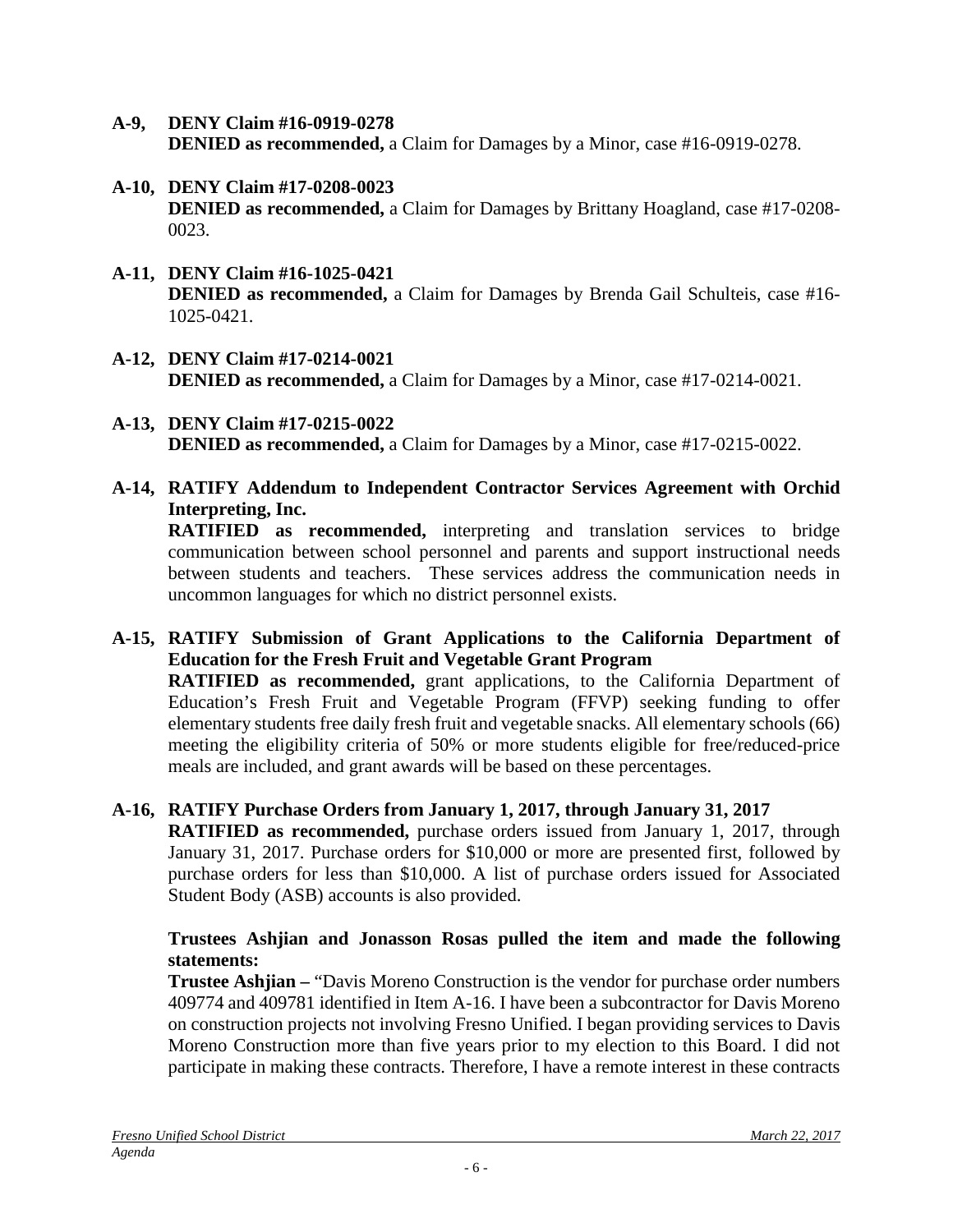under Government Code section 1091, subsection (b)(8). I am abstaining from this vote pursuant to Board Bylaw 9270."

**Trustee Jonasson Rosas –** "Fresno Economic Opportunities Commission is the vendor for purchase order number 454239 as stated in item A-16. Fresno Economic Opportunities Commission is a nonprofit corporation. I am employed by Fresno Economic Opportunities Commission. I did not participate in making this contract. Therefore, I have a remote financial interest in this contract under Government Code section 1091, subsection (b)(1). I am abstaining from this vote pursuant to Board Bylaw 9270."

For the record, comments/questions were made regarding if it was sufficient enough to abstain from the vote if they had done work in the past with Fresno Economic Opportunities Commission. Legal Counsel Mary Beth de Goede was able to provide clarification. Member Davis moved for approval, seconded by Member Mills, which carried a 5-0-2-0 vote. AYES: Board Members: Cazares, Davis, De La Cerda, Johnson, and Mills. ABSTENTIONS: President Ashjian and Board Member Jonasson Rosas.

# **END OF CONSENT AGENDA**

# **UNSCHEDULED ORAL COMMUNICATIONS**

**Mark Topoozian** – Spoke about summer school for all students. Why is summer school not offered to high achieving students? Would like to see a full summer school program that challenges students.

**Nicole Linder, Executive Director of the Marjaree Mason Center** – Spoke about the needs of the children who live in their safe house 80% which are Fresno Unified students.

# **B. CONFERENCE/DISCUSSION AGENDA**

## **Agenda Item B-17, Discuss and Approve the New California School Dashboard and Determination of Local Indicators.**

# **PULLED FROM AGENDA. NO ACTION TAKEN.**

With the passing of the Local Control Funding Formula (LCFF) in June of 2013, California created a new accountability system that is based on multiple measures. These measures are used to determine how schools progress toward meeting the needs of their students. The measures are based on factors that support a quality education, including high school graduation rates, college/career readiness, student test scores, English learner (EL) progress, suspension rates and parent engagement.

### **Agenda Item B-18, Present and Discuss the 2017/18 Strategic Budget Development.**

At the January 25, 2017, February 8, 2017, February 22, 2017 and March 8, 2017 Board of Education meetings, the 2017/18 Governor's Proposed Budget and the District's preliminary strategic budget development were discussed. On March 22, 2017, staff and the Board continued budget development discussions regarding Summer School, After School, Information Technology and Communications.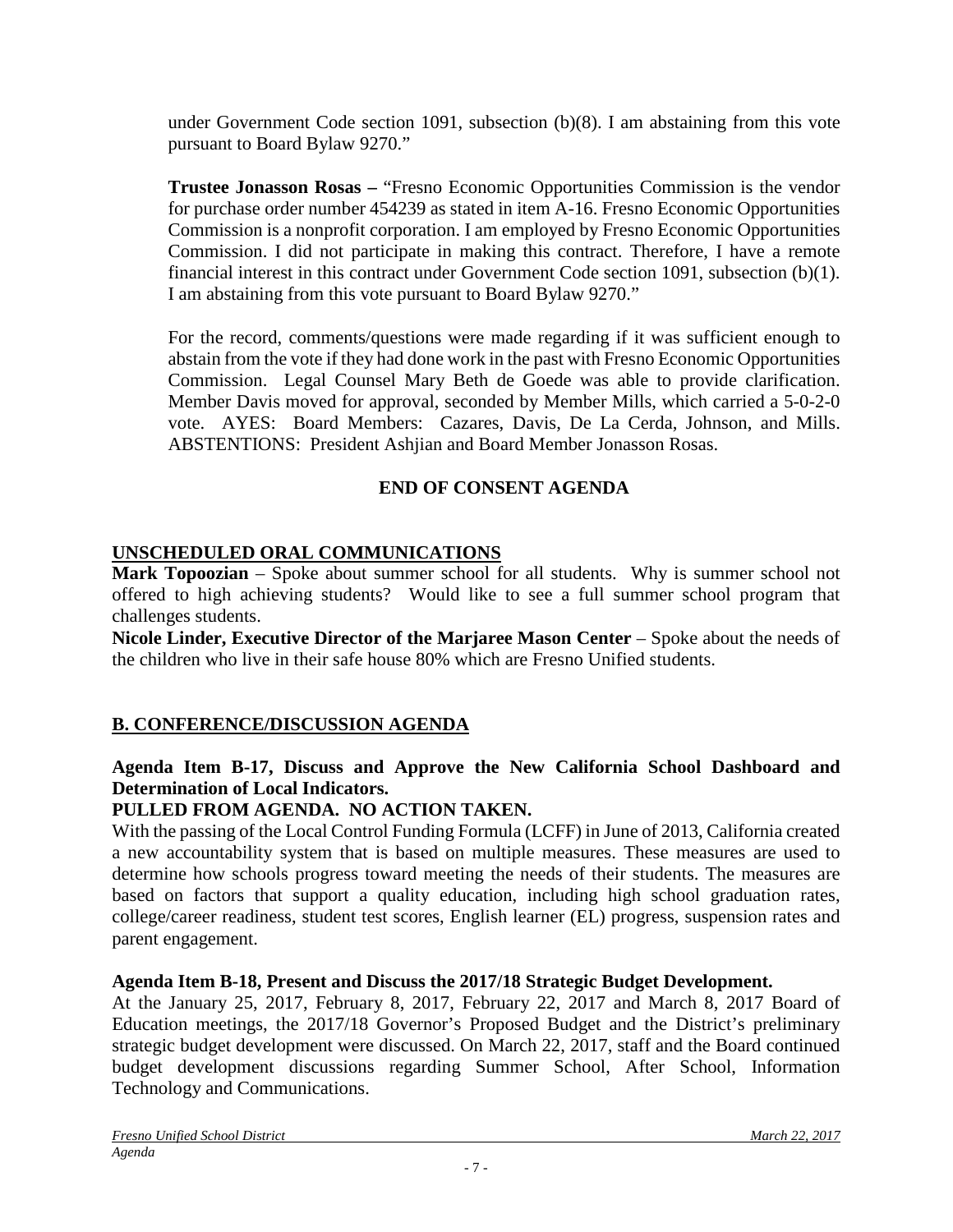# Presentation by Deputy Superintendent/CFO, Ruth F. Quinto and staff

An opportunity was provided to hear questions/concerns from members of the Board and staff was available to respond.

For the record, comments/questions were made regarding the following:

**Summer School and After School** – does CART have a fee based program, could the Board receive information about other opportunities that are available to our students even if we don't pay for them but free to our students?

**Information Technology** – an exceptional decision to take the work out of the hands of each of the schools and moving it to a district level where technology can be managed equitably, what will be the order of refreshing the district computers, when will the Board know what school will get what technology, have you heard from any schools upset that they did not hear about this earlier and spent their money on computers, how can we wait four years for all of the schools to get new computers for our students to take the appropriate tests and assessments, are we just getting computers or will we be getting other types of devices, will they all be the same across the district, will this resolve the issue at Tenaya, will the recommended FTE being going out to the sites, is there a way that students or parents could check out computers from the library

**Communications** – what is the \$250,000 for Community Partnerships used for, a reduction in the purchasing of tables for events could be done, Board members could buy their own tickets, would like more information on the community partnerships, there are benefits for some of the organizations that we contribute to such as the Marjaree Mason Center, it is important as a big district and a leader to have a presence in the community to be seen as elected officials and representatives, should take a second look and possibly establish a criteria as to who and what level of sponsorship we give, I would like to see a process established that is more clearly defined.

Executive Officer Sally Fowler, Chief Technology Officer Madden and Chief Communications Officer Arias were available to answer questions and provide clarification. No action is required for this item.

## **Agenda item B-19, Discuss Opportunity for Public Disclosure and Ratification of the 2016/17 Negotiated Collective Bargaining Agreement between Fresno Unified School District and California School Employees Association, Chapter 143, Food Services.**

In accordance with Government Code 3547.5 all major provisions of collective bargaining agreements are to be presented at a public meeting of the public school employer before the employer enters into written agreement with an exclusive representative. Presented to the Board was a copy of the tentative agreement between Fresno Unified School District and California School Employees Association, Chapter 143, Food Services.

Presentation by Chief of Labor Relations/Human Resources, Paul Idsvoog

An opportunity was provided to hear questions/concerns from members of the Board and staff was available to respond.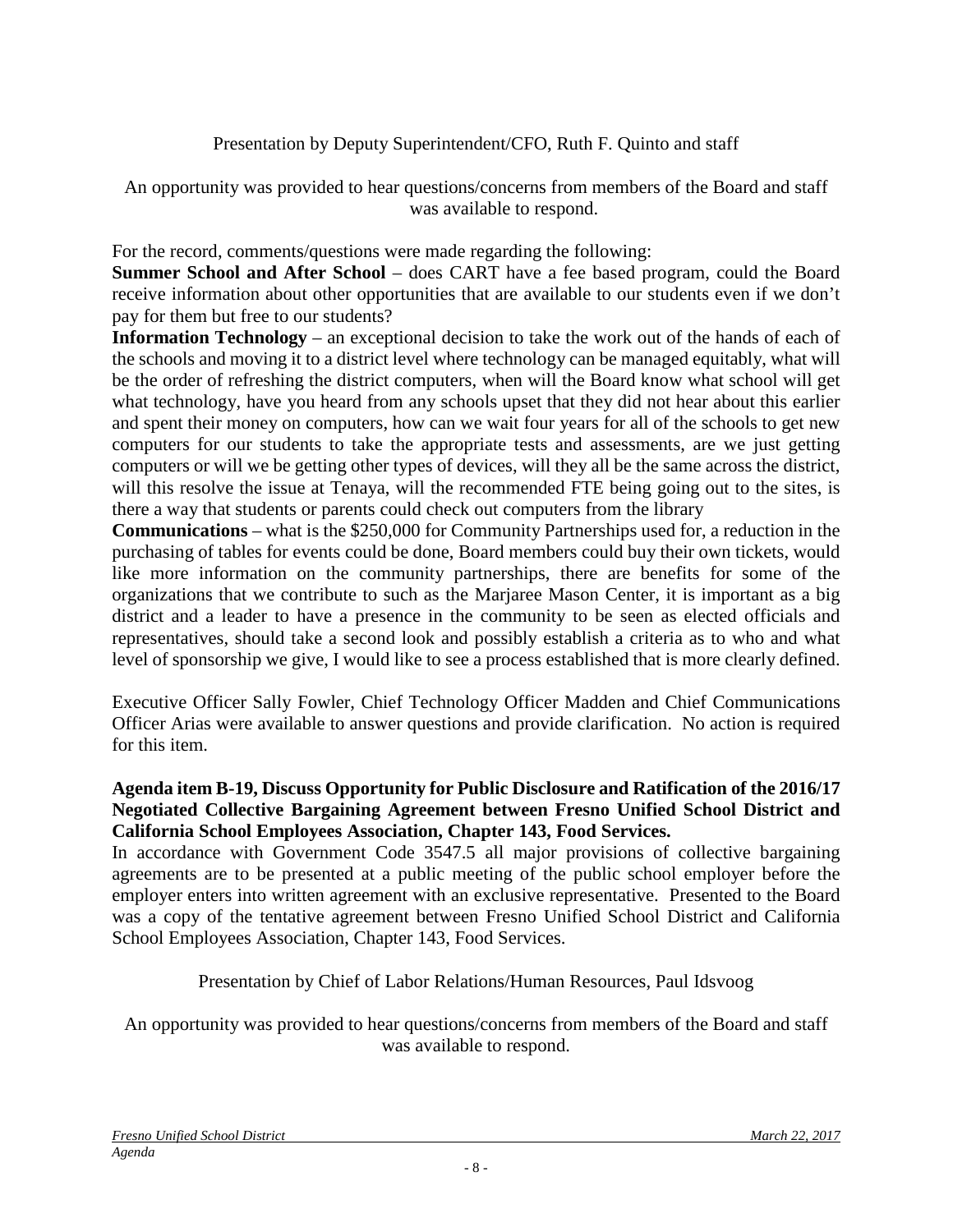For the record, no comments/questions were made. Member Mills moved for approval, seconded by Member Ashjian, which carried a 7-0-0-0 vote. AYES: Board Members: Cazares, Davis, De La Cerda, Johnson, Jonasson Rosas, Mills, and President Ashjian.

# **Agenda Item B-20, Interview and Discuss Educational Leadership Search Firm(s) Identified by Evaluation Committee, and Approve Firm to Conduct the Search for a Permanent Superintendent.**

The Board had an opportunity to interview and discuss one or more educational leadership search firms identified by the Board-appointed Evaluation Committee through a Request for Qualifications process. After the discussion, the Board approved the best value firm and designated the Purchasing Executive Director to enter into negotiations with the intent of executing a contract with the selected firm. Best value was determined based on a combination of proven results, qualifications, experience, methodology including obtaining stakeholder and community input, references and price.

# Presentation by Chief of Operations, Karin Temple

An opportunity was provided to hear questions/concerns from members of the Board and the firms were available to respond.

# **The following firms presented to the Board of Education**

- 1. Hazard, Young, Attea & Associates
- 2. Leadership Associates
- 3. McPherson & Jacobson
- 4. Ray & Associates

For the record, comments/questions were made, what is the frequency of which you meet with the public, are you able to accommodate meeting with all our groups, will staff be involved in the process of fact finding, will your team be readily available for the Board, where would the team be located, how successful have you been in terms of recruiting diverse candidates, when reaching out to the community groups we do not want not token groups or padding of the survey, what is your time-line when involving the public, how many minority associates do you have, how many searches did you have last year or the year before, how long does your evening meetings with the public take, how many of your California Superintendents come from out-of-state, how many from within the state, would Fresno be considered a desirable place to work, what is the average size of your citizen advisory committee, explain your two year guarantee, would this be the team that would be working on this search, would you be working on another search if selected to work on a search for our district, can you give an instance where you worked with an ethnically diverse public group during a Superintendent search, is there flexibility with your proposed timeline, how do you manage the community meetings, do all of your associates have experience with ethnically diverse districts, can you elaborate on the closed session review process, will presentations be done in different languages, can you explain your unique interview process, can you elaborate what you mean by non-traditional candidates, have you placed any non-traditional candidates, what happens if the candidate does not work out, have you put together a stakeholder group of principals, how would you work with our teachers union and what part would they play, how would you address our request to incorporate local candidates, how do you handle the process if the candidate wants to remain confidential, how would you handle confidential waivers with a large executive staff, how do you envision working with our many diverse stakeholders, how will you address the